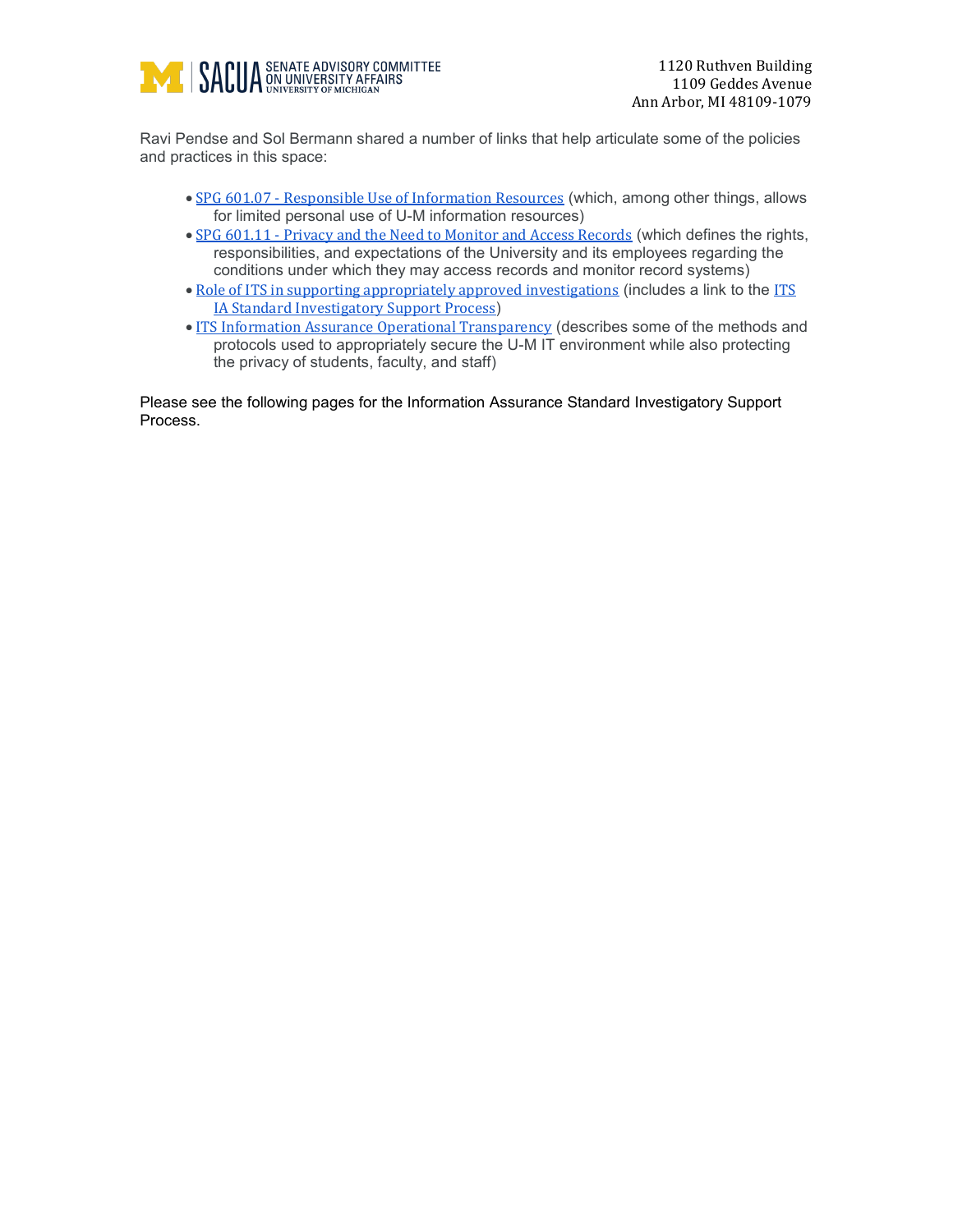

## **Information Assurance Standard Investigatory Support Process**

| <b>Requesting Parties:</b>                                  | <b>Office of General</b><br><b>Counsel</b>           | Law Enforcement                                                   | <b>Student Life</b>                                        | Office for<br><b>Institutional</b><br><b>Equity</b> | <b>Human Resources</b>                 | <b>UMOR/Academic</b><br>Integrity                           | <b>Next of Kin</b>                                   |
|-------------------------------------------------------------|------------------------------------------------------|-------------------------------------------------------------------|------------------------------------------------------------|-----------------------------------------------------|----------------------------------------|-------------------------------------------------------------|------------------------------------------------------|
| Authorized source for<br>routine and sensitive<br>requests: | <b>OGC</b> attorneys                                 | Law Enforcement<br>Officer with<br>appropriate legal<br>documents | Dean of Students<br>or Crisis<br>Management<br><b>Team</b> | OIE staff<br>investigators                          | HR Partner, Unit<br><b>HR</b> official | <b>UMOR</b><br>Investigator,<br>Department<br>Administrator | Holder of Power of<br>Attorney or court<br>documents |
| Authorized source for<br>highly sensitive<br>requests:      | General Counsel,<br><b>Deputy General</b><br>Counsel | Law Enforcement<br>Officer with<br>appropriate legal<br>documents | Vice President for<br><b>Student Life</b>                  | Director of OIE                                     | <b>VP University HR</b>                | VP Research,<br>School, College<br>Dean                     | Holder of Power of<br>Attorney or court<br>documents |

**Request Submission Guidelines:** Send email with details of request and supporting documentation to [security@umich.edu](mailto:security@umich.edu) **FOIA Requests:** Do not need review or approval, so long as the request comes from the U-M FOIA office. Requests should be sent to [security@umich.edu](mailto:security@umich.edu)

| Request Type:              | <b>Routine</b><br>Involving disclosure that could cause limited<br>harm to individuals and/or the university* | <b>Sensitive</b><br>Involving disclosure that could cause significant<br>harm to individuals and/or the university* | <b>Highly Sensitive</b><br>Involving disclosure that could cause severe<br>harm to individuals and/or the university* |
|----------------------------|---------------------------------------------------------------------------------------------------------------|---------------------------------------------------------------------------------------------------------------------|-----------------------------------------------------------------------------------------------------------------------|
| Required Review:           | • Information Technology User Advocate                                                                        | • Information Technology User Advocate<br>• Chief Information Security Officer                                      | • InformationTechnology User Advocate<br>• Chief Information Security Officer<br>• Office of General Counsel          |
| Required<br>Consultations: | • None required; may consult with Office of<br>General Counsel and others as needed                           | • Office of General Counsel and others as<br>needed                                                                 | • VPIT and Chief Information Officer<br>• VP and General Counsel                                                      |
| Required Approvals:        | • Chief Information Security Officer                                                                          | • VPIT and Chief Information Officer<br>• Chief Information Security Officer<br>• Others as needed                  | • VP and General Counsel<br>• VPIT and Chief Information Officer<br>• Other Executive Officers as appropriate         |
| Required<br>Documentation: | • Documentation outlining justification of<br>request                                                         | • Documentation outlining justification of<br>request<br>• Documented approvals                                     | • Documentation outlining justification of<br>request<br>• Documented approvals                                       |

\* Aligned with U-M Data Classification Levels at <https://safecomputing.umich.edu/protect-the-u/safely-use-sensitive-data/classification-levels>

\*\* At no time should ITS staff directly provide information without engaging IA for consultation